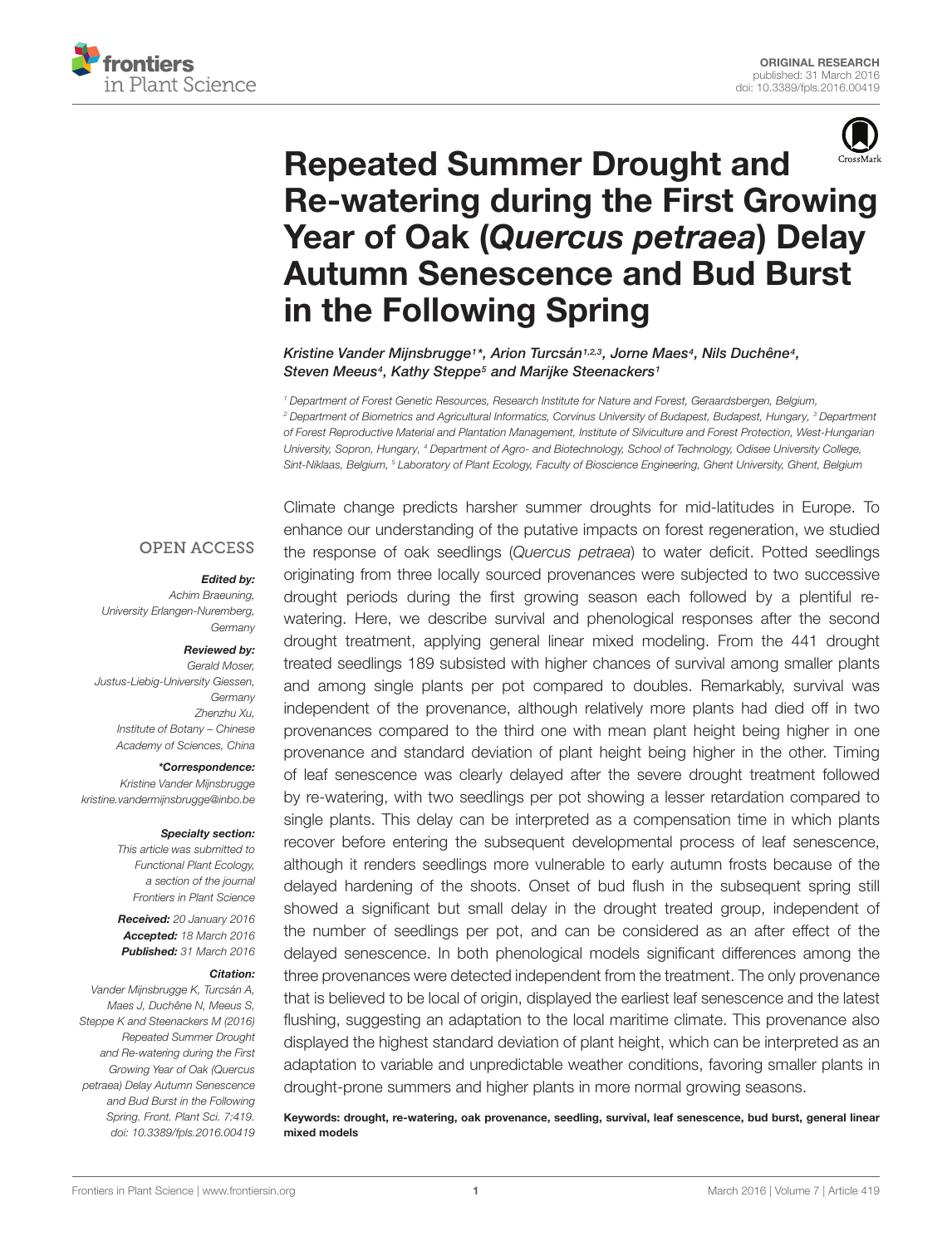# INTRODUCTION

Predicted climate change in temperate regions raises concerns about the ability of forest ecosystems to cope with longer and more severe summer drought periods. The intergovernmental panel on climate change [\(IPCC,](#page-9-0) [2014\)](#page-9-0) expects not only a raise in mean temperature but also a higher frequency of extreme weather events. Forest vitality will be challenged and forests will become more vulnerable not only in Europe [\(Lindner et al.,](#page-9-1) [2010\)](#page-9-1), but all over the globe [\(Choat et al.,](#page-9-2) [2012\)](#page-9-2). For Europe, and more specifically for Belgium, climate projections predict increasing temperatures and irregular precipitation patterns in summer, augmenting the number and the intensity of drought periods [\(Baguis et al.,](#page-9-3) [2010\)](#page-9-3). A large part of the forests in the lower countries grows on sandy soils which are characterized by a relatively low water holding capacity, making them specifically vulnerable to extreme drought events during the growing season [\(Van der Werf et al.,](#page-9-4) [2007\)](#page-9-4), implying that drought and heat tolerance will become more critical for tree survival, especially considering additional stresses for trees by competition with others for light, water, and nutrient sources. Among important European tree species, oaks are well-known to be tolerant to drought [\(Leuschner et al.,](#page-9-5) [2001\)](#page-9-5), having a xeromorphic leaf structure and an adapted root structure that can cope with temporal and spatial variability in soil water and nutrient availability, and displaying an ability to rapidly resume assimilation after periods of water deficiency [\(Kubiske and Abrams,](#page-9-6) [1993;](#page-9-6) [Galle et al.,](#page-9-7) [2007;](#page-9-7) [Kuster et al.,](#page-9-8) [2013a,](#page-9-8)[b\)](#page-9-9). For this reason, oaks are put forward as promising candidate tree species to replace drought sensitive species such as beech (Fagus sylvatica) or spruce (Picea abies) on warm and dry sites in Europe [\(Leuschner et al.,](#page-9-5) [2001\)](#page-9-5). Apart from interspecific differences in degrees of drought tolerance, also among oak species, intraspecific variation may occur among provenances originating from varying growth sites displaying varying responses to drought. Provenances from xeric sites have been suggested to be better adapted to enhanced temperatures and lower water availability than provenances from more humid sites [\(Bruschi,](#page-9-10) [2010;](#page-9-10) [Jensen and Hansen,](#page-9-11) [2010\)](#page-9-11) although [Arend](#page-9-12) [et al.](#page-9-12) [\(2011\)](#page-9-12) did not detect a correlation between climate at the site of origin and response to drought in different provenances of three European oak species. A reduced aboveground growth pattern with a diminished biomass production, together with a shift toward below-ground root growth, are wellestablished responses to drought in oak species [\(Broadmeadow](#page-9-13) [and Jackson,](#page-9-13) [2000;](#page-9-13) [Thomas and Gausling,](#page-9-14) [2000;](#page-9-14) [Arend et al.,](#page-9-12) [2011;](#page-9-12) [Spiess et al.,](#page-9-15) [2012;](#page-9-15) [Kuster et al.,](#page-9-9) [2013b\)](#page-9-9) whereas the effects on phenology are less thoroughly examined and mainly described as an earlier stop of height growth under dry growing conditions [\(Jensen and Hansen,](#page-9-11) [2010;](#page-9-11) [Spiess et al.,](#page-9-15) [2012\)](#page-9-15), also visible in an earlier cessation in secondary (radial) growth [\(Pflug et al.,](#page-9-16) [2015\)](#page-9-16) and which may show an after effect in the subsequent spring by an advanced bud burst [\(Kuster et al.,](#page-9-17) [2014\)](#page-9-17).

Plants have adapted the timing of their seasonal developmental processes to environmentally favorable periods of the year. Many aspects of the different phenophases that characterize growth in perennials, such as bud burst, growth cessation, senescence, bud set, and release from dormancy, are regulated by local climate [\(Rohde et al.,](#page-9-18) [2011\)](#page-9-18). In temperate regions, deciduous trees are prepared to the harshness of the winter by autumn senescing of the leaves, in which nutrients are efficiently remobilised before leaves are shed, and by hardening of the shoots to protect them against frost damage [\(Keskitalo](#page-9-19) [et al.,](#page-9-19) [2005\)](#page-9-19). Autumn senescence in most trees is triggered by the photoperiod, a stable environmental cue that is considered to be more reliable than temperature as a harbinger of the first frosts [\(Keskitalo et al.,](#page-9-19) [2005;](#page-9-19) [Jackson,](#page-9-20) [2009\)](#page-9-20). Still, concurrent with photoperiod, temperature has been shown to play a pivotal role in timing of the phenophases that determine the end of the growing season's length in trees. Translocation of poplar clones (clonally replicated material) to different latitudinal growth sites revealed the effect of temperature, in conjunction with photoperiod, on timing and duration of the bud set process [\(Rohde et al.,](#page-9-18) [2011\)](#page-9-18). Apart from photoperiod and climatic factors, to which trees are evolutionary adapted, stress factors may influence the timing of growth stop, senescence and autumnal bud set. Plants may induce leaf senescence upon drought stress, allowing a reallocation of nutrients within the plant and thus enhancing its chances on survival, an adaptive mechanism that is well-studied among Mediterranean plant species [\(Munne-Bosch and Alegre,](#page-9-21) [2004\)](#page-9-21).

The seedling stage of a forest tree is known to be the most vulnerable phase in its life cycle and therefore, understanding the stress responses of seedlings is crucial for predicting forest tree growth and survival [\(Niinemets,](#page-9-22) [2010;](#page-9-22) [Psidova](#page-9-23) [et al.,](#page-9-23) [2015\)](#page-9-23). Oak forests in Belgium are mainly small and fragmented, and additionally originated largely from plantations with forest reproductive material, although in recent decades natural rejuvenation has been emphasized and promoted for forest regeneration. In the context of climate change, information regarding sessile oak provenances tolerant to drought becomes more important, particularly for forest management and future (re)forestation. The purpose of this paper is to examine the impact of severe summer droughts on the survival of first year seedlings of three different sessile oak provenances, sourced in the same region in Belgium but with a variable origin, and on the phenology of the surviving seedlings in this vulnerable phase of their life. We specifically aimed to determine the survival rate and the effect on leaf senescence in the first growing season and on bud burst in the subsequent spring for surviving seedlings, all in relation to the origin and the size of the seedlings, the degree of water deficit and the number of seedlings per pot. We tested the hypothesis that sessile oak which is believed to be local of origin is more drought–tolerant compared to putative non-local origins.

## MATERIALS AND METHODS

### Source Material

Three provenances of Quercus petraea were chosen in Flanders, the northern part of Belgium, with deviating stand structure and history: Klaverberg (KLA), Voeren (VOE), and Borgloon (BOR;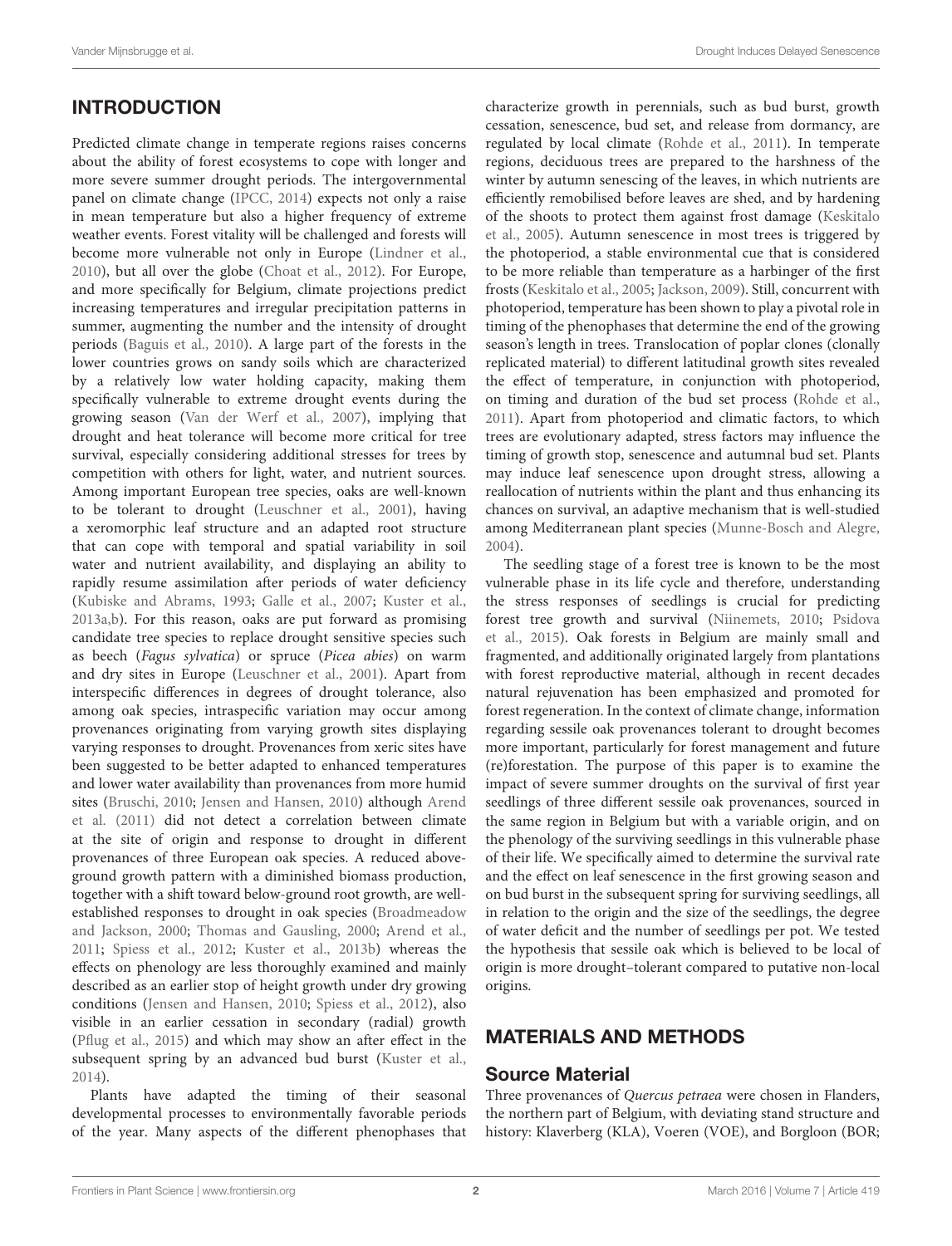**[Figure 1](#page-2-0)**). Acorns were collected per mother tree at the end of October 2013. KLA is a small relict of abandoned oak coppice wood growing on inland sand dunes within a former heath land. The oaks here are most probably local of origin [\(Vander](#page-9-24) [Mijnsbrugge et al.,](#page-9-24) [2003\)](#page-9-24). Coppice wood in the former heath land was exploited by local poor farmers that would not buy planting stock when local sources were available. Acorns were collected from 13 visually older abandoned coppice stools. As the oaks are mostly growing widely spaced on the sand dunes, the chance on mixing acorns from different mother trees was negligible. VOE is a classical planted forest stand, even aged and approximately 80 years-old, growing on a loamy soil type. As is the case for the vast majority of such planted oak stands in Flanders, the origin of the original planting stock is unknown. BOR is a similarly planted forest and approximately 100 years-old, of which the origin of the planted material is also unknown. Here, the oaks grow on sandy soil. Acorns were collected underneath 14 dominant trees in VOE and three dominant trees in BOR, which all showed a well-developed crown. Collection was performed only close to the stem, minimizing the chance on mixing acorns between different mother trees.

### Germination of the Acorns

In November 2013, the collected seeds were sown in forestry trays with two seeds per cell, using standard nursery potting soil. During winter, the trays were watered manually keeping the soil moist. The experiment was located in a greenhouse with automatic temperature regulation, keeping the greenhouse frost-free in wintertime, but without additional heating. An automatic internal gray shade cloth system operates in the greenhouse, protecting the plants from high levels of insulation. In total, 1015 seeds germinated, 486 from KLA, 431 from VOE and 145 from BOR. All germinating plants were given water at regular times according to the visual needs as judged by experienced greenhouse workers. Seedlings were transferred in April 2014 to 1-lt pots (12 cm  $\times$  11 cm  $\times$  11 cm) using

<span id="page-2-0"></span>

standard nursery potting soil [organic matter 20%, pH 5.0– 6.5, Electrical Conductivity (EC): 450 µS/cm, dry matter 25%, fertilization:  $1.5 \text{ kg/m}^3$  powdered compound fertilizer NPK  $12 + 14 + 24$ . As not all seeds had germinated, both cells with only one seedling and cells with two seedlings were present. While transferring the seedlings, double plants in one tray cell were kept together. After the transfer, the seedlings were not additionally fertilized. For our experiment we choose to use seedlings in pots, rather than working in a field experiment outdoor, as this allowed to impose a drought period on a subset of plants while both treated and control plants could be subjected to very similar other growth conditions (light, temperature, nutrient availability, . . .). Furthermore, it allowed monitoring the reduction in water availability by weighing of the individual pots.

## Drought Treatment, Measurements, and **Scoring**

The pots were divided in two groups: a control and a treatment group. In both groups the three provenances were individually mingled at random (completely randomized). On 15th May and 6th August 2014 respectively the two groups of plants were soaked overnight to a fully water saturated condition in a basin with the water level up to two cm above the bottom of the pots. Up to 1st July and 17th October 2014 respectively the drought-treated group was not watered anymore, whereas the control group was further watered according to the visual needs of the plants. All plants were re-watered on 2nd July and 18th October 2014 respectively by soaking the two groups of plants in the same basin in the same way. After these drought periods and the re-watering, both groups were kept in wellwatered conditions according to the visual needs of the plants. The first drought period lasted until stress was detected in stomatal conductance as measured by a porometer on a subset of plants (**[Figure 2](#page-3-0)**). For this, 30 pots with relative high plants were randomly chosen from the control group as well as 30 from the drought-treated group to monitor the treatment effect. Leaf stomatal aperture in terms of leaf resistance to water vapor was measured weekly with a diffusion porometer (Model AP4, Delta-T Devices, Cambridge, UK) during the entire first drought period. As stomata are sensitive to drought stress, high resistance values represent a closing reaction and declining stomatal conductance and leaf assimilation rate. The porometer measurements were conducted during daytime between 10 a.m. and 3 p.m. In the period directly following re-watering after the first drought period, an extra growth flush was detected mainly among the stressed plants [\(Turcsán et al.,](#page-9-25) [2016\)](#page-9-25). The second drought period lasted until a large amount of plants showed visual signs of stress (wilting and/or curling of the leaves) and started dying off. During this second drought period, the wilting and/or curling of the leaves in the treatment group of plants was monitored visually on a weekly basis on 100 random plants. The number of plants with clear visual stress symptoms was counted, as indicated in **[Figure 2](#page-3-0)**. The data of the second drought period are presented here. Therefore, reference to a drought period in this paper concerns the second drought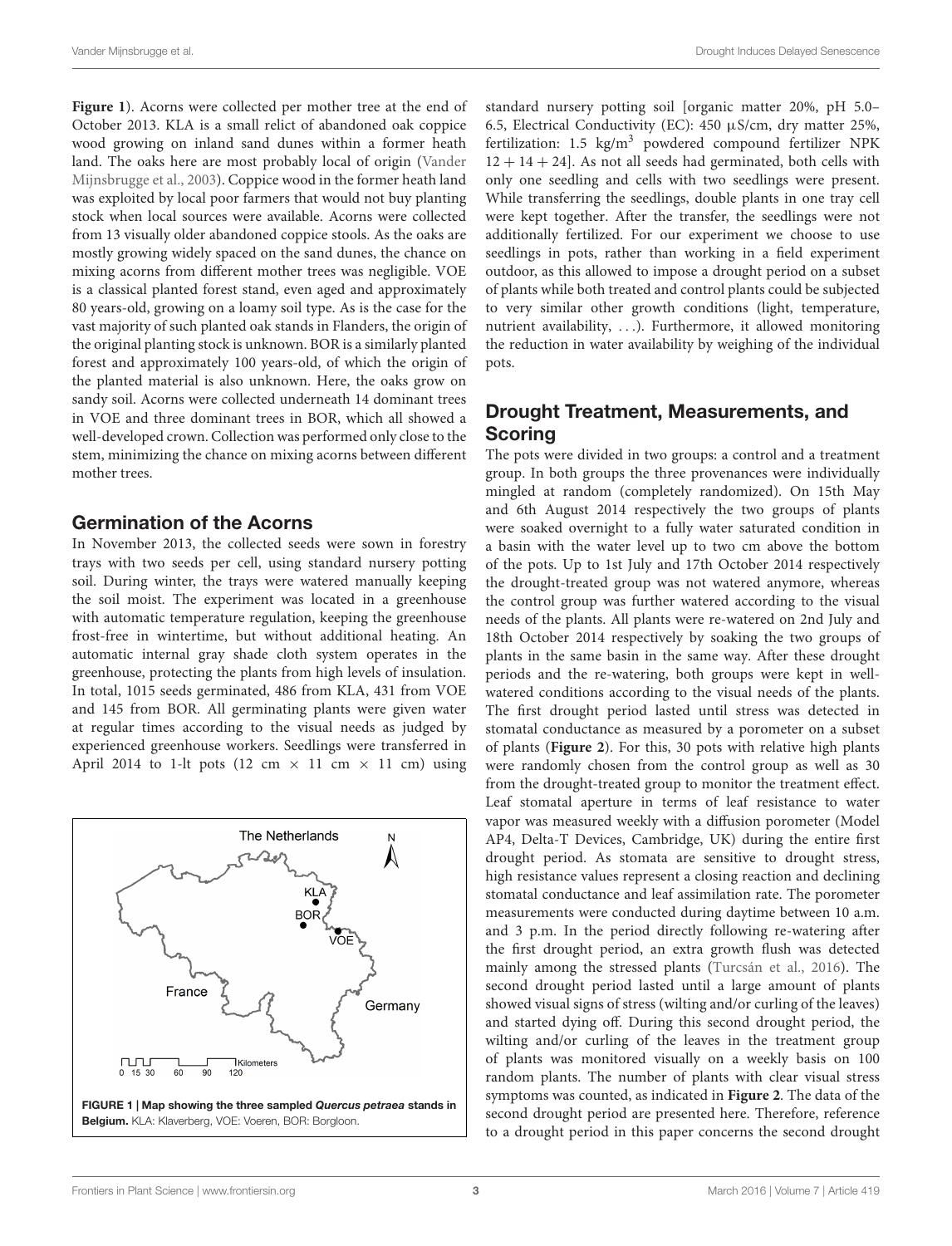

<span id="page-3-0"></span>period. After the second re-watering, all plants were kept wellwatered according to visual needs, also during the winter and the following spring.

During the drought period all pots were weighed nearly weekly to measure the water loss (**[Figure 2](#page-3-0)**). The initial weight at the beginning of the treatment period was measured after the pots had drained the excess of water. At the end of the treatment period drought symptoms had become clearly visible and plants had started dying off (**[Figure 2](#page-3-0)**). As an approximation for the level of water deficit experienced by the seedlings, the weight loss of the individual pots at the end of the drought period, just before re-watering, was calculated relative to the initial weight at the beginning of the treatment: relative weight loss  $=$  (weight doy 218 – weight doy 281)/weight doy 218. This approximation is related to the soil relative water content (SRWC) which is the ratio between present soil moisture and field capacity [\(Xu et al.,](#page-10-0) [2009\)](#page-10-0), and is applicable to a large amount of potted plants.

During the drought period a large amount of plants died off. Therefore, survival was monitored as a separate binary variable. The height of the seedlings was measured with a ruler at the end of the first drought treatment (on 1st July 2014), at full recovery of the plants (on 4th September 2014) and at the end of the growing season (on 1st of December 2014). Two phenophases were scored on the plants: leaf senescence in autumn 2014 and bud burst in 2015. Leaf senescence on the surviving plants after the second drought treatment and the control group was scored following a eight level scoring protocol (**[Table 1](#page-4-0)**) on 1st and 8th December (doy 335 and 343). Here, all the leaves of a seedlings were observed together and a visual mean of color change was made. Bud burst and leaf unfolding in the apical bud in the following spring was scored according to a six levels scoring protocol (**[Table 1](#page-4-0)**) on 22th and 30th April, and 8th May (doy 112, 120 and 128).

### Data Analysis

All statistical analyses were performed in the open source software R 3.1.2 [\(R Core Team,](#page-9-26) [2014\)](#page-9-26). Three response variables were modeled using generalized linear mixed models: survival, leaf senescence and bud burst. The number of seedlings used in each model are indicated in **[Table 2](#page-5-0)**. Survival was examined using logistic regression (generalized linear mixed models) in the package lme4 [\(Bates et al.,](#page-9-27) [2015\)](#page-9-27), whereas the phenological response variables were modeled using cumulative logistic regression in the package ordinal [\(Christensen,](#page-9-28) [2013\)](#page-9-28). The command clmm in the package ordinal models the chance to maximally have reached a given level of the ordinal response variable. We ordered the score levels of leaf senescence and bud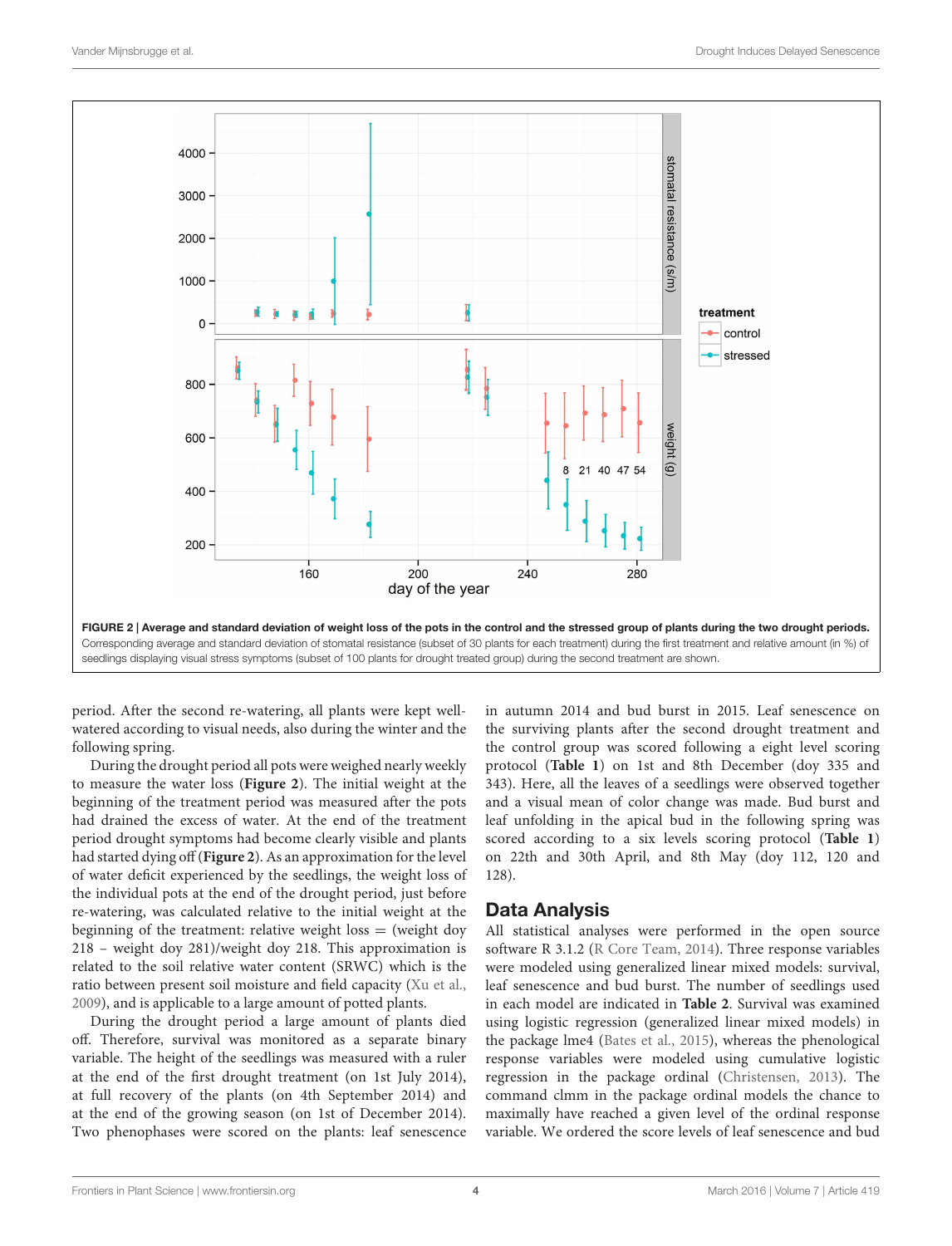<span id="page-4-0"></span>TABLE 1 | Description of the score levels of the two phenological response variables leaf senescence and bud burst in oak seedlings (Quercus petraea).

| Phenophase       | <b>Score level</b> | <b>Description</b>                            |
|------------------|--------------------|-----------------------------------------------|
| Leaf senescence  | 1                  | Normal dark green leaves                      |
|                  | 2                  | Light green leaves                            |
|                  | 3                  | Light green leaves with yellow parts          |
|                  | 4                  | Yellow leaves still having green parts        |
|                  | 5                  | Yellow leaves with brown parts                |
|                  | 6                  | Brown leaves still having yellow parts        |
|                  | 7                  | Brown leaves                                  |
|                  | 8                  | Leaves shed                                   |
| <b>Bud burst</b> | 1                  | Apical bud in winter rest                     |
|                  | 2                  | Apical bud swollen                            |
|                  | 3                  | Apical bud opening, leaves not yet protruding |
|                  | 4                  | Leaves protruding but not yet unfolding       |
|                  | 5                  | Leaves unfolding but not yet fully unfolded   |
|                  | 6                  | Leaves fully unfolded                         |

burst in decreasing order, so that the chance to have maximally reached, e.g., leaf senescence score 4 equalled the chance to have reached maximally score 4, which included scores 8, 7, 6, 5 and 4, which can be interpreted as having reached at least score 4.

In the fixed part of the models several covariates were examined for significant explanatory power: the plant height before the second drought treatment (continuous variable), the provenance of the seedlings (factor variable) and the number of seedlings per pot (factor variable). As the plants did not show a height increment during or after the second drought period, the plant height before the second drought period was the final height growth of the growing season 2014. The two phenological models leaf senescence and bud burst got an additional covariate, day of observation, as for these response variables repeated observations per plant were available. All three covariates height, provenance and seedlings per pot were first included in each of the three models, survival, leaf senescence and bud burst, with an interaction term with weight loss of the pots relative to the fully water saturated condition during the second drought period. In this way the influence of the drought treatment was examined. In all models the mother plant from which acorns were collected was in the random part (random intercept). For the phenological models, an additional unique plant identity variable was added in the random part of the models (random intercept) to account for the repeated measurements on the same plants. Using drop 1 (a likelihood ratio test) the fixed part of all three models was reduced up to only significant terms. With a significant interaction term, the corresponding covariates (main effects) remained in the model.

The chance (p) of survival was calculated following a logistic regression:

$$
log(p/(1-p)) = \alpha + \beta_P P + \beta_H H + \beta_S S + \beta_W W + \beta_P PW + \beta_H HW + \beta_S SW
$$

with  $\alpha$  as the estimated intercept and the  $\beta$ 's as the estimated parameters of the fitted model. Shown here is the full model with all covariates and interaction terms. P is the provenance (KLA, VOE, and BOR), W is the relative weight loss of the pots accounting for the stressed condition, H is the plant height and S is the number of seedlings per pot (1 or 2). The model was reduced up to only significant terms.

For leaf senescence and bud burst, the chance (p) to have reached at least a given phenological score level on a given day was calculated following a cumulative logistic regression:

$$
\begin{array}{c} \log(p/(1\!-\!p)) = \alpha_{\rm T} - \beta_{\rm D}D - \beta_{\rm P}P - \beta_{\rm H}H - \beta_{\rm S}S - \beta_{\rm W}W - \\ \beta_{\rm P}PW - \beta_{\rm H}HW - \beta_{\rm S}SW \end{array}
$$

where the β's are the estimated parameters of the fitted model and with  $\alpha_T$  as an estimated threshold value for the passing on from one level of the phenological variable to the next. D is the day of observation. Based on the formulas of the reduced models with only significant terms in the fixed part, time lags were calculated between control and stressed condition, or between the different provenances or between single and double plants per pot.

# RESULTS

### Survival

The binary response variable survival indicating whether or not a seedling survived the drought period, was modeled using generalized linear mixed models. Influencing factors were the height of the seedlings and the number of seedlings per pot, both depending on the amount of relative weight loss (significant interaction terms, **[Table 3](#page-5-1)**). Interestingly, provenance was not significant in this model, indicating that the provenance of the seedlings did not affect survival rate. Seedlings that shared a pot displayed a lower probability of survival in the drought stressed condition (**[Table 3](#page-5-1)**; **[Figure 3](#page-5-2)**). In addition, the higher the plants, the greater the probability to die off in the stressed condition (**[Table 3](#page-5-1)**; **[Figure 3](#page-5-2)**).

### Leaf Senescence

Decolouration and finally shedding of the leaves was scored in the autumn of 2014, following a severe drought and rewatering period. In the phenological model, provenance (without interaction term) and the interaction between number of seedlings per pot and relative weight loss appeared significant (**[Table 4](#page-6-0)**). With a more severe drought stress, as expressed by a high relative weight loss, decolouration of the leaves was clearly retarded (**[Figures 4](#page-6-1)** and **5**). Both in the control group as in the drought treated group (thus independent of the drought treatment), leaf senescence appeared first in KLA, than in VOE and finally in BOR (**[Figures 4](#page-6-1)** and **5**). The significant interaction term with seedling per pot was visualized by differing steepness of the modeled S curves between single and double plants per pot (**[Figure 5](#page-6-2)**) indicating that among the double plants per pot in stressed conditions senescence of the leaves was less retarded compared to single plants. According to the fitted model, the control and stressed group of plants differed 18.8 days in timing of leaf senescence for single plants per pot. In the control group double plants per pot senesced 1.5 days later compared to the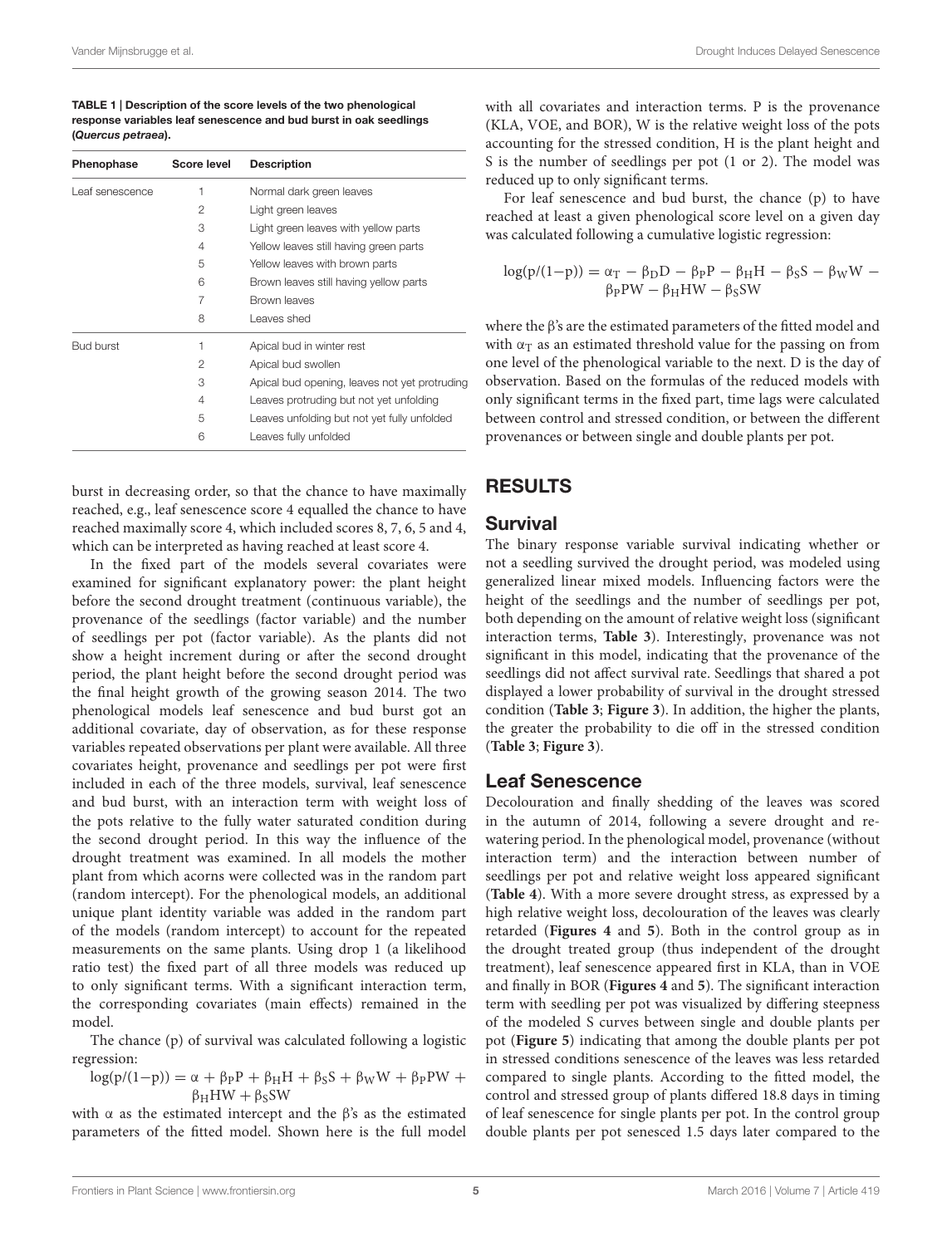| <b>Treatment</b> | Provenance | Seedlings per pot | $n_{su}$ | $n_a$ ( $n_a$ %) | $n_{\rm ls}$   | $n_{bb}$       |
|------------------|------------|-------------------|----------|------------------|----------------|----------------|
| Control          | <b>KLA</b> |                   | 65       | 65 (100)         | 43             | 65             |
|                  |            | $\mathbf{2}$      | 162      | 155 (96)         | 104            | 155            |
|                  | <b>VOE</b> |                   | 52       | 52 (100)         | 40             | 52             |
|                  |            | $\overline{2}$    | 125      | 121 (97)         | 96             | 121            |
|                  | <b>BOR</b> |                   | 11       | 11 (100)         | 10             | 11             |
|                  |            | $\mathbf{2}$      | 46       | 45 (98)          | 45             | 45             |
| Stressed         | <b>KLA</b> |                   | 50       | 30(60)           | 19             | 30             |
|                  |            | $\mathbf{2}$      | 167      | 51(31)           | 30             | 51             |
|                  | <b>VOE</b> |                   | 55       | 37(67)           | 24             | 37             |
|                  |            | $\overline{2}$    | 107      | 56 (52)          | 29             | 56             |
|                  | <b>BOR</b> |                   | 10       | 6 (60)           | 5              | 6              |
|                  |            | $\mathbf{2}$      | 52       | 9(17)            | $\overline{ }$ | $\overline{9}$ |

<span id="page-5-0"></span>TABLE 2 | Number of oak seedlings (Q. petraea) in this study (n) for the different modeled response variables survival  $(n_{\rm su})$ , leaf senescence  $(n_{\rm ls})$  and bud burst  $(n_{\text{hh}})$ , and according to treatment, provenance and number of seedlings per pot.

For the response variable survival, the number of surviving plants are indicated (n<sub>a</sub>), also expressed in % (n<sub>a</sub>%).

<span id="page-5-1"></span>TABLE 3 | Model statistics for the general linear mixed model of the binary response variable survival.

| Covariate | <b>Estimate</b> | SE     | z-value | P-value         |
|-----------|-----------------|--------|---------|-----------------|
| Intercept | 56.2            | 15.7   | 3.57    | $< 0.001***$    |
| W         | $-0.72$         | 0.21   | $-3.42$ | $< 0.001***$    |
| Н         | 0.15            | 0.08   | 1.82    | 0.068           |
| S         | $-52.3$         | 15.7   | $-3.34$ | $< 0.001***$    |
| H:W       | 0.0042          | 0.0012 | $-3.38$ | $\leq 0.001***$ |
| S:W       | 0.68            | 0.21   | 3.26    | $0.001***$      |

W: relative weight loss (continuous variable), H: height of the plant (continuous variable), S: number of seedlings per pot (factor variable with single plant per pot as standard level). Significant results are in bold: ∗∗P < 0.01; ∗∗∗P < 0.001.

single plants, whereas they senesced 6.4 days earlier than the singles in the stressed condition. For the different provenances, a time lag was observed between KLA and VOE of 6.7 days and between KLA and BOR of 14.7 days (independent of the drought treatment).

## Bud Burst

Bursting of the buds and leaf unfolding was observed in the spring following the growing season with drought treatments. Modeling this ordinal phenological variable revealed a significant influence of relative weight loss, indicating that the drought treated group of plants burst buds later compared to the control group (**[Table 4](#page-6-0)**; **[Figure 6](#page-7-0)**). Provenance and plant height were covariates in the model with a significant explanatory power, both independent of the treatment (no significant interaction terms with relative weight loss). The difference in timing of bud burst between the control and stressed group of plants was 1.5 days. The provenances VOE and BOR flushed earlier than KLA (**[Figure 6](#page-7-0)** with VOE and KLA differing 4 days) and smaller plants burst buds earlier than larger plants (**[Figure 7](#page-7-1)**), both independent of the relative weight loss of the pots (no significant interaction term with relative weight loss).



<span id="page-5-2"></span>and on number of seedlings per pot. To calculate the probabilities, the mean relative weight loss for the control and stressed group of plants was applied.

# **DISCUSSION**

As climate change is predicted to augment the length and severity of drought periods during the growing season in Belgium, we studied the impact of water deficit in the first year on survival of three provenances of sessile oak seedlings (Q. petraea), and on the phenology of surviving plants. Our central aim was to contribute to a better understanding of possible impacts of summer droughts on forest regeneration. Two major results can be stressed. Firstly, there was no significant difference in survival after a severe summer drought period between the three local provenances. Secondly, the drought period followed by a plentiful re-watering induced a retarded leaf senescence with a delayed bud burst, likely as an after affect, in the subsequent spring.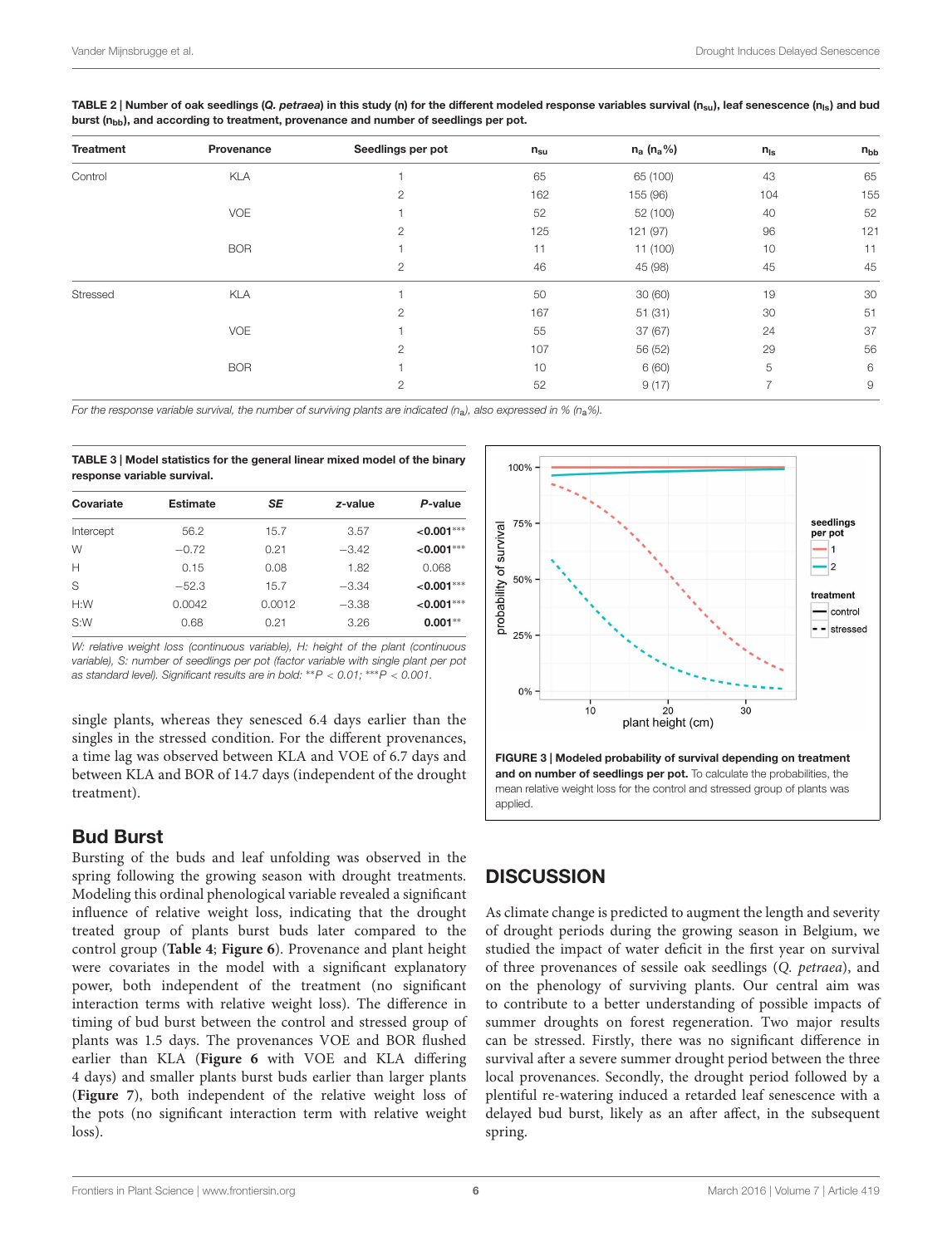<span id="page-6-0"></span>

|            | Leaf senescence |           |         | <b>Bud burst</b> |                 |           |          |              |
|------------|-----------------|-----------|---------|------------------|-----------------|-----------|----------|--------------|
| Covariate  | <b>Estimate</b> | <b>SE</b> | z-value | P-value          | <b>Estimate</b> | <b>SE</b> | z-value  | P-value      |
| D          | $-0.30$         | 0.021     | $-14.1$ | $< 0.001***$     | $-1.039$        | 0.043     | $-24.35$ | $< 0.001***$ |
| <b>VOE</b> | 1.98            | 0.68      | 2.90    | $0.004***$       | $-4.177$        | 0.757     | $-5.52$  | $< 0.001***$ |
| <b>BOR</b> | 4.35            | 1.01      | 4.29    | $< 0.001***$     | $-3.120$        | 1.201     | $-2.60$  | $0.009**$    |
| W          | 0.11            | 0.016     | 7.07    | $< 0.001***$     | 0.032           | 0.007     | 4.36     | $< 0.001***$ |
| S          | 1.54            | 0.80      | 1.91    | 0.056            |                 |           |          |              |
| S:W        | $-0.047$        | 0.019     | $-2.53$ | $0.011*$         |                 |           |          |              |
| Н          |                 |           |         |                  | 0.187           | 0.036     | 5.22     | $< 0.001***$ |

D: day of observation (continuous variable), VOE and BOR: oak provenances that are compared to the standard provenance KLA (factor variable), W: relative weight loss (continuous variable), S: number of seedlings per pot (factor variable with single plant per pot as standard level), H: height of the plant (continuous variable).<br>Significant results are in bold: \*P < 0.05; \*\*P < 0.01; \*\*\*



<span id="page-6-1"></span>plants, depending on the provenance and on the number of seedlings per pot. To calculate the probabilities, the mean relative weight loss of the pots for the control and stressed group of plants was applied. doy: day of the year.

<span id="page-6-2"></span>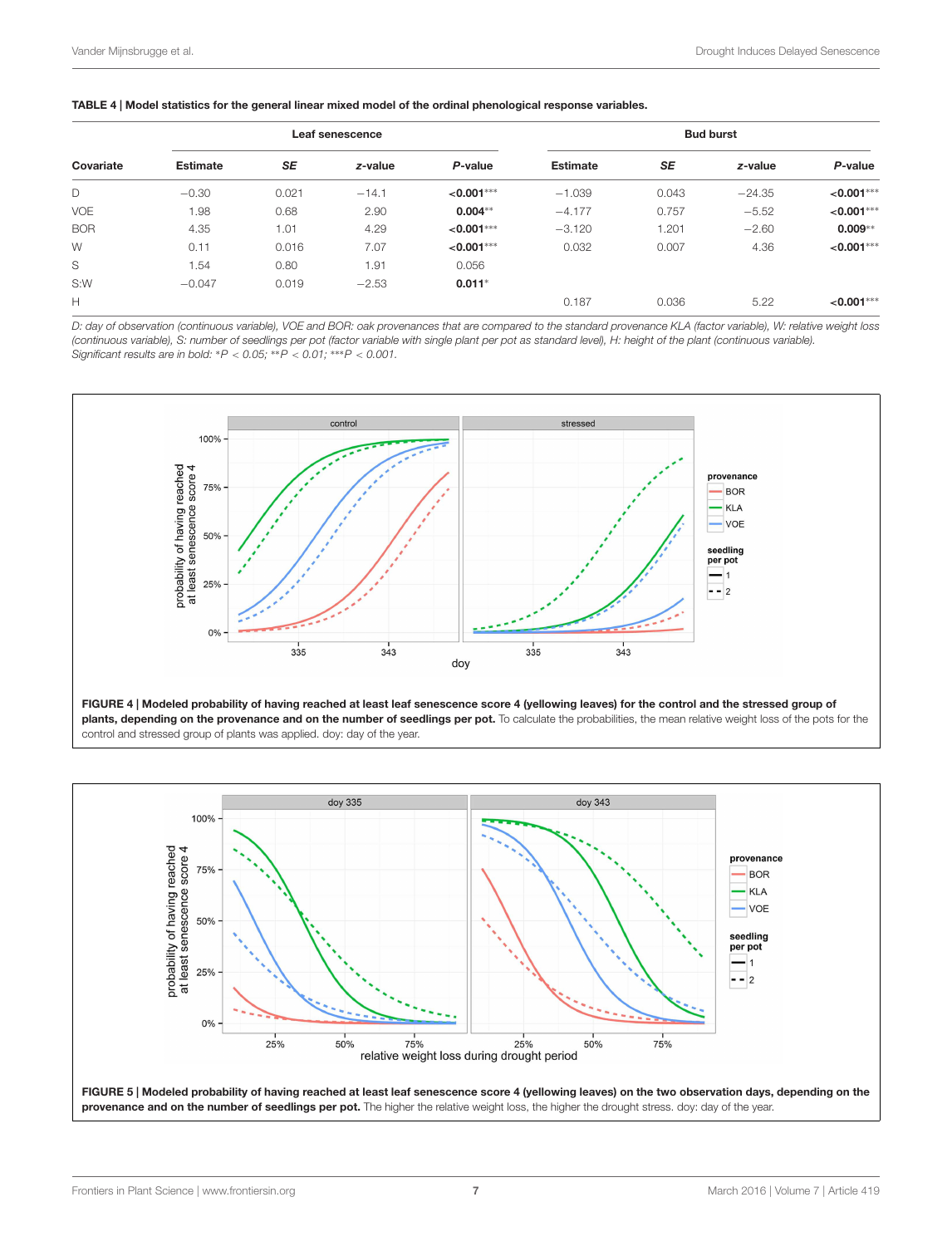

<span id="page-7-0"></span>

### <span id="page-7-1"></span>Impact of Provenance

Survival of seedlings after severe water deficit appeared independent of the provenance. Still, a higher number of plants of KLA and BOR had died off compared to VOE (**[Table 2](#page-5-0)**), because the model accounted for the height of the plants with smaller plants having a higher chance of survival. BOR was characterized by a higher mean height of plants and KLA did not show a higher mean height but a higher standard deviation compared to VOE, implying a relative larger number of high plants being more prone to starvation by drought (**[Figure 8](#page-7-2)**). KLA is believed to be local of origin [\(Vander Mijnsbrugge et al.,](#page-9-29) [2005\)](#page-9-29). A cpDNA analysis revealed a uniform haplotype that fits in the reconstructed postglacial migration routes [\(Vander](#page-9-24)



<span id="page-7-2"></span>[Mijnsbrugge et al.,](#page-9-24) [2003\)](#page-9-24). In addition, the mother trees are abandoned remnants of coppice wood in former heath land where no tradition existed among the relatively poor farmers of introducing foreign provenances. In a provenance trial, located in Belgium, KLA flushes later compared to several commercial provenances from western Germany (data not shown) indicating an adaptation to the less predictable weather (maritime climate) caused by oceanic influences with a smaller contrast between summer and winter and less predictable transitions. Other Belgian commercial provenances in this trial are typical planted forest stands, comparable to VOE and BOR, displaying an earlier flushing in spring, likely indicating a non-local origin of the mother trees. Similarly, in the here presented experiment leaves senesce earlier in KLA compared to VOE and BOR and, in addition, buds flush later, most probably indicating a shorter growing season as an adaptation to a more unpredictable temperate maritime climate for KLA and a non-local origin for VOE and BOR. The latter is likely as forest history in the northern part of Belgium is characterized by successive phases of deforestation and afforestation in this densely populated region [\(Vandekerkhove et al.,](#page-9-30) [2011\)](#page-9-30) resulting in a scattered and fragmented landscape, and in mostly relatively small oak forests of which a vast majority has a plantation origin, largely with an unknown origin of the planting stock. German origins of planting stock may have been planted as war reparations after the two world wars. The result stresses the importance of local provenances such as KLA not only because of the local adaptation to current climate as expressed by the phenological responses, but also because of putative larger variability in quantitative traits, as is the case for height growth in KLA. The latter probably also indicates for the planted stand VOE a stronger kinship and lesser diversity among the original planting stock (it may have been sourced on a limited amount of mother trees). As BOR was less sampled (only three mother trees) it is more difficult to make assumptions in this respect. The small variability in the quantitative trait height in the putative nonlocal provenance VOE can be related to the findings of [Vranckx](#page-10-1)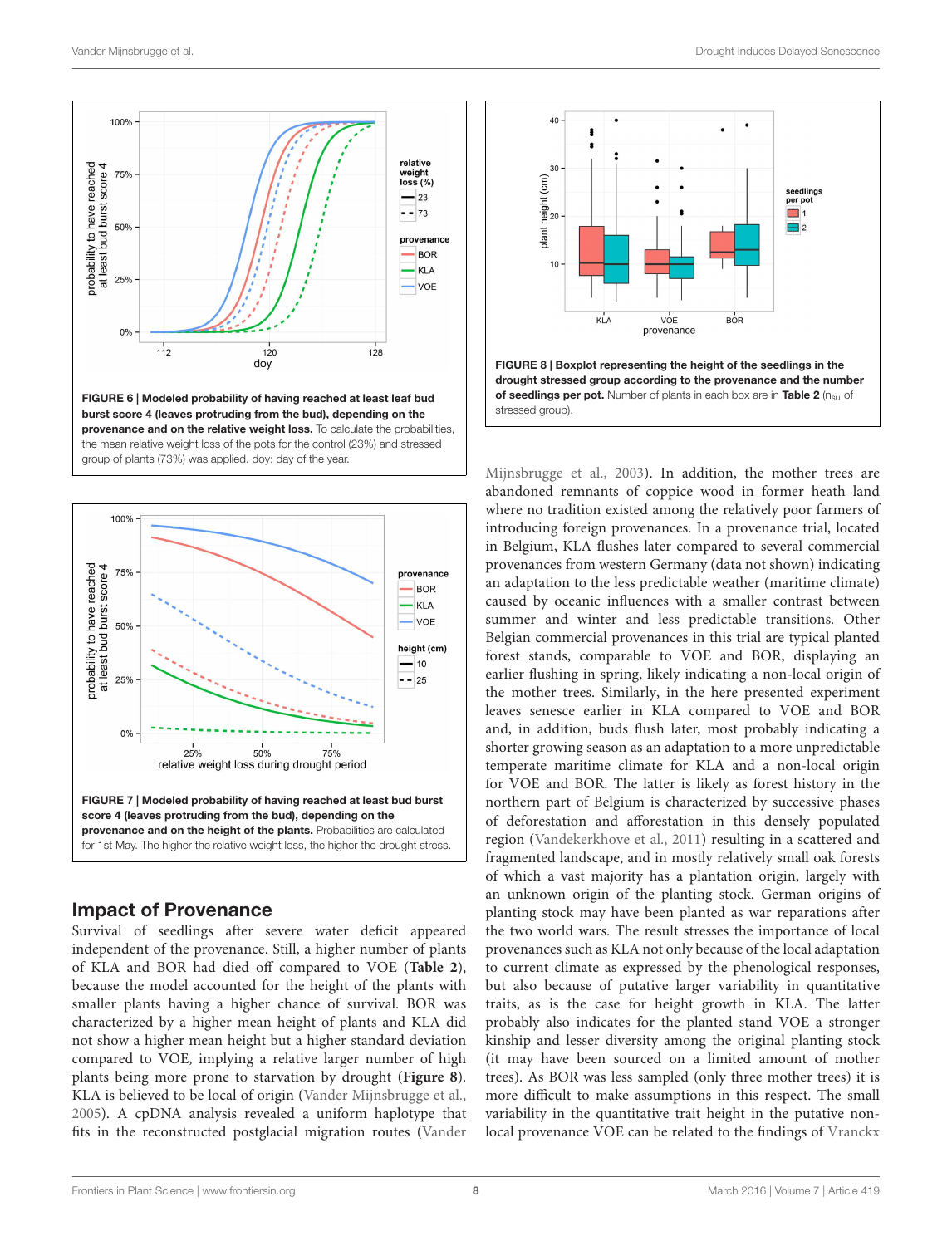[et al.](#page-10-1) [\(2014b\)](#page-10-1). Based on a molecular genetic analysis (SSR), a stronger relatedness among the pedigrees of typical planted oak stands in the northern part of Belgium compared to the kinship among the mother trees was shown, which was attributed to forest fragmentation, which negatively influences genetic diversity [\(Vranckx et al.,](#page-10-2) [2012\)](#page-10-2), and is possibly strengthened by the plantation history of the mother trees [\(Vranckx et al.,](#page-9-31) [2014a\)](#page-9-31).

# Phenological Responses to Water Deficit Followed by Re-watering

In general, leaf senescence follows a highly complex genetic program that is tightly controlled by multiple layers of regulation at the level of transcription, post-transcription, translation and post-translation [\(Woo et al.,](#page-10-3) [2013\)](#page-10-3). Based on reported results of phenological responses of oak seedlings upon drought treatment [\(Jensen and Hansen,](#page-9-11) [2010;](#page-9-11) [Spiess et al.,](#page-9-15) [2012;](#page-9-15) [Kuster et al.,](#page-9-17) [2014\)](#page-9-17), an acceleration of the onset of leaf senescence was expected due to the drought treatment in our experiment, but we observed a clear delay. This can be ascribed to the plentiful re-watering after the drought treatment. It is assumed that enhanced plant growth upon re-watering after a drought period is a compensation for the loss of net primary production due to the preceding water deficit and has been observed in herbaceous plants such as perennial grass [\(Xu et al.,](#page-10-0) [2009\)](#page-10-0) and in woody species such as oak [\(Spiess et al.,](#page-9-15) [2012;](#page-9-15) [Turcsán et al.,](#page-9-25) [2016\)](#page-9-25). In perennial grass, the magnitude of this pre-drought stimulation of relative growth rate was found relative to the severity of the drought [\(Xu et al.,](#page-10-0) [2009\)](#page-10-0). The observed delayed senescence in our experiment can be explained as a compensation time in which plants did not produce an extra shoot but may have taken time to recover before entering the next developmental phenophase of leaf senescence. This recovery may include restoration of the antioxidant metabolism. Similar to other environmental stresses, drought induces a rapid accumulation of reactive oxygen species (ROS), which is reversed upon rewatering [\(Sofo et al.,](#page-9-32) [2005;](#page-9-32) [Xu et al.,](#page-10-4) [2010\)](#page-10-4). The ROS scavenging mechanisms induced during the recovery phase may interfere with the developmentally regulated autumnal leaf senescence, which includes the degradation of cellular structures in an orderly manner, programmed cell death and the generation of ROS [\(Woo](#page-10-3) [et al.,](#page-10-3) [2013\)](#page-10-3). Additionally, abscisic acid (ABA) may play a role in the delayed leaf senescence. ABA is a stress hormone wellknown to signal drought in plants showing elevated levels during drought periods which are lowered again upon re-watering [\(Chaves et al.,](#page-9-33) [2003;](#page-9-33) [Xu et al.,](#page-10-4) [2010\)](#page-10-4). As ABA mediates the developmentally regulated autumnal leaf senescence [\(Woo et al.,](#page-10-3) [2013\)](#page-10-3), drought induced ABA signals may similarly interfere with this process causing the observed delay. This observed compensation time is diminished for seedlings sharing a pot compared to single plants, indicating that a putative competition for resources attenuated the drought and re-watering induced delay in onset of leaf senescence. The higher drought stress experienced by double plants per pot may have weakened their ability of full recover by reducing physiological resilience and may thus have shortened the recovery period and allowed an earlier onset of leaf senescence. It has been shown that severe

drought can cause photodamage in Mediterranean tree seedlings that in turn may impair physiological repair and recovery upon re-watering [\(Benigno et al.,](#page-9-34) [2014\)](#page-9-34). We observed bud burst as the succeeding phenophase following leaf senescence. It has already been shown that a phenological shift in perennials may show an after effect in the subsequent phenophases [\(Fu](#page-9-35) [et al.,](#page-9-35) [2014\)](#page-9-35). Similarly, we observed a slight delay in bud burst among the drought treated group of plants in the subsequent spring. In this phenological model, the number of plants per pot was not significant, and plant height was significant but independent of the treatment (interaction term with relative weight loss was not significant). Together, our results emphasize the capacity of oaks to resume growth after periods of water deficit. Still, a delayed senescence in autumn will concur with a delayed autumnal hardening and may render shoots vulnerable to early frosts. In addition, a delayed flushing may diminish the competitive capacity of seedlings in relation to competing plants.

# **CONCLUSION**

Last decades a strong tendency emerged in the northern part of Belgium to promote natural rejuvenation in a sustainable and nature-oriented forest management. Our results demonstrate that provenance may play an important role in forest regeneration, in the face of the predicted climate change. Although, we found survival rate after a severe water deficit being independent of the provenance, still it was dependent on plant height. A large variability among the seedlings can therefore be advantageous, with smaller plants surviving harsh summer conditions and higher plants profiting from a competitive gain in normal years. Commercial planting stock used in (re)forestations is traditionally graded [\(Vander Mijnsbrugge](#page-9-36) [et al.,](#page-9-36) [2010\)](#page-9-36), reducing variability and highlighting the value of natural rejuvenation with an option of additional stocking especially in oak stands with a plantation history of unknown origin.

# AUTHOR CONTRIBUTIONS

KVM, AT, SM, KS, and MS concepted and supervised the here presented experiment, including the organization of the seed collection, while AT, KVM, JM, and ND conducted the measurements and observations on the seedlings. KVM, AT, JM, and ND performed the statistical analysis: AT was responsible for the weight loss and height measurements, AT, JM, and ND for the leaf senescence observations and KV for the bud burst observations. All authors (KVM, AT, JM, NL, SM, MS, KS) contributed substantially to the manuscript preparation.

# ACKNOWLEDGMENTS

In the first place, we like to thank Stefaan Moreels for the elaborate and meticulous nursery work and indispensable help during the measurements and observations. We also thank Hans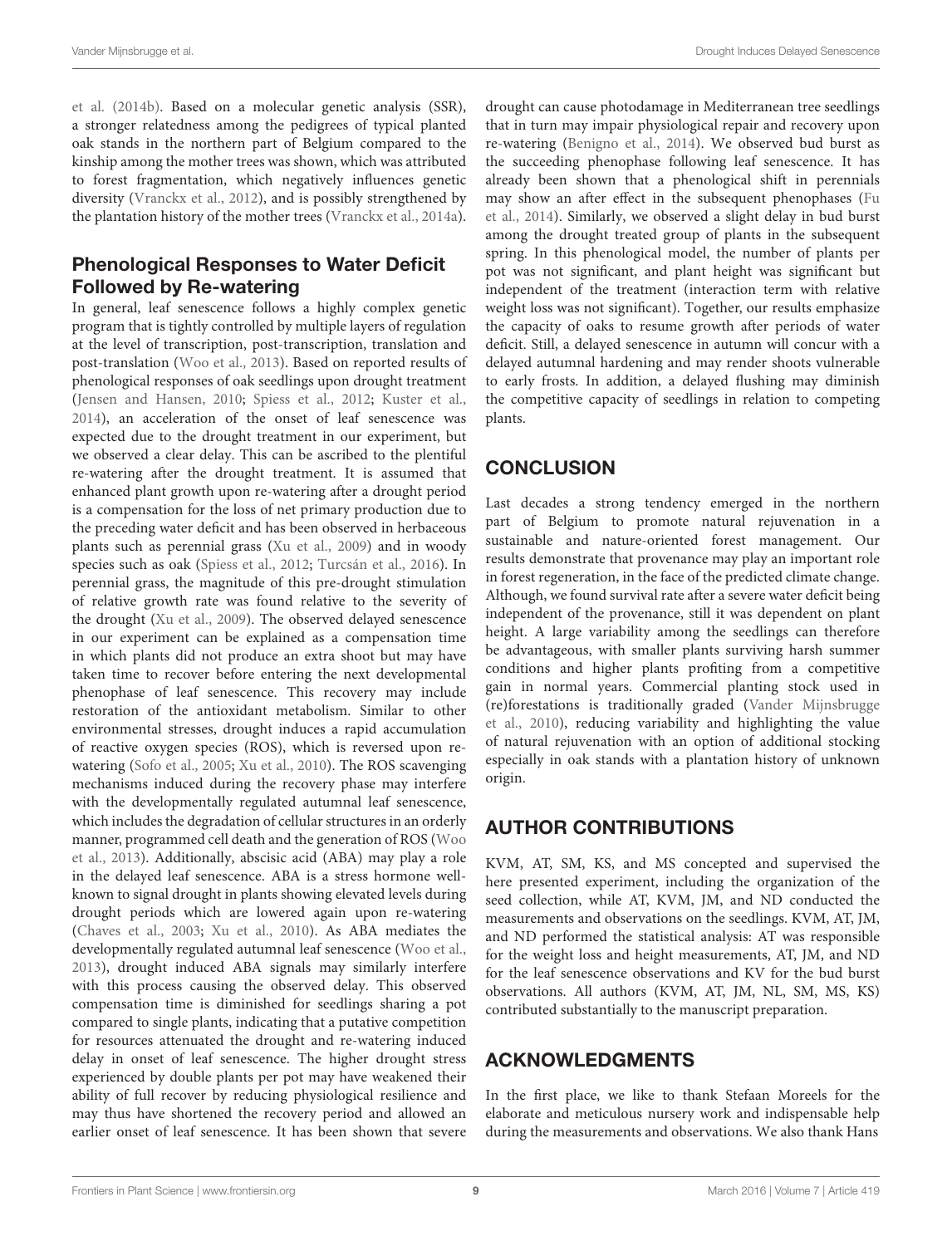Beeckman for his help during the manuscript preparation. We thank the Agency for Nature and Forest for admitting and facilitating the seed collections. We also thank the COST FP1106

### **REFERENCES**

- <span id="page-9-12"></span>Arend, M., Kuster, T., Gunthardt-Goerg, M. S., and Dobbertin, M. (2011). Provenance-specific growth responses to drought and air warming in three European oak species (Quercus robur, Q. petraea and Q. pubescens). Tree Physiol. 31, 287–297. doi: 10.1093/treephys/tpr004
- <span id="page-9-3"></span>Baguis, P., Roulin, E., Willems, P., and Ntegeka, V. (2010). Climate change scenarios for precipitation and potential evapotranspiration over central Belgium. Theor. Appl. Climatol. 99, 273–286. doi: 10.1007/s00704-009-0146-5
- <span id="page-9-27"></span>Bates, D., Machler, M., Bolker, B. M., and Walker, S. C. (2015). Fitting linear mixedeffects models using lme4. J. Stat. Softw. 67, 1–48. doi: 10.18637/jss.v067.i01
- <span id="page-9-34"></span>Benigno, S. M., Dixon, K. W., and Stevens, J. C. (2014). Seedling mortality during biphasic drought in sandy Mediterranean soils. Funct. Plant Biol. 41, 1239–1248. doi: 10.1071/Fp13366
- <span id="page-9-13"></span>Broadmeadow, M. S. J., and Jackson, S. B. (2000). Growth responses of Quercus petraea, Fraxinus excelsior and Pinus sylvestris to elevated carbon dioxide, ozone and water supply. New Phytol. 146, 437–451. doi: 10.1046/j.1469- 8137.2000.00665.x
- <span id="page-9-10"></span>Bruschi, P. (2010). Geographical variation in morphology of Quercus petraea (Matt.) Liebl. as related to drought stress. Plant Biosyst. 144, 298–307. doi: 10.1080/11263501003672462
- <span id="page-9-33"></span>Chaves, M. M., Maroco, J. P., and Pereira, J. S. (2003). Understanding plant responses to drought – from genes to the whole plant. Funct. Plant Biol. 30, 239–264. doi: 10.1071/Fp02076
- <span id="page-9-2"></span>Choat, B., Jansen, S., Brodribb, T. J., Cochard, H., Delzon, S., Bhaskar, R., et al. (2012). Global convergence in the vulnerability of forests to drought. Nature 491, 752–755. doi: 10.1038/nature11688
- <span id="page-9-28"></span>Christensen, R. H. B. (2013). Ordinal: Regression Models for Ordinal Data. R Package Version 2013.10-31. [https://cran.r-project.org/web/packages/ordina](https://cran.r-project.org/web/packages/ordinal/index.html) [l/index.html](https://cran.r-project.org/web/packages/ordinal/index.html)
- <span id="page-9-35"></span>Fu, Y. S. H., Campioli, M., Vitasse, Y., De Boeck, H. J., Van den Berge, J., AbdElgawad, H., et al. (2014). Variation in leaf flushing date influences autumnal senescence and next year's flushing date in two temperate tree species. Proc. Natl. Acad. Sci. U.S.A. 111, 7355–7360. doi: 10.1073/pnas.1321727111
- <span id="page-9-7"></span>Galle, A., Haldimann, P., and Feller, U. (2007). Photosynthetic performance and water relations in young pubescent oak (Quercus pubescens) trees during drought stress and recovery. New Phytol. 174, 799–810. doi: 10.1111/j.1469- 8137.2007.02047.x
- <span id="page-9-0"></span>IPCC (2014). Contribution of Working Groups I, II and III to the Fifth Assessment Report of the Intergovernmental Panel on Climate Change. Climate Change 2014: Synthesis Report. Geneva: IPCC.
- <span id="page-9-20"></span>Jackson, S. D. (2009). Plant responses to photoperiod. New Phytol. 181, 517–531. doi: 10.1111/j.1469-8137.2008.02681.x
- <span id="page-9-11"></span>Jensen, J. S., and Hansen, J. K. (2010). Genetic variation in responses to different soil water treatments in Quercus robur L. Scand. J. For. Res. 25, 400–411. doi: 10.1080/02827581.2010.512873
- <span id="page-9-19"></span>Keskitalo, J., Bergquist, G., Gardestrom, P., and Jansson, S. (2005). A cellular timetable of autumn senescence. Plant Physiol. 139, 1635–1648. doi: 10.1104/pp.105.066845
- <span id="page-9-6"></span>Kubiske, M. E., and Abrams, M. D. (1993). Stomatal and nonstomatal limitations of photosynthesis in 19 temperate tree species on contrasting sites during wet and dry years. Plant Cell Environ. 16, 1123–1129. doi: 10.1111/j.1365- 3040.1996.tb02070.x
- <span id="page-9-8"></span>Kuster, T. M., Arend, M., Bleuler, P., Gunthardt-Goerg, M. S., and Schulin, R. (2013a). Water regime and growth of young oak stands subjected to airwarming and drought on two different forest soils in a model ecosystem experiment. Plant Biol. 15, 138–147. doi: 10.1111/j.1438-8677.2011.00552.x
- <span id="page-9-9"></span>Kuster, T. M., Arend, M., Gunthardt-Goerg, M. S., and Schulin, R. (2013b). Root growth of different oak provenances in two soils under drought stress and air warming conditions. Plant Soil 369, 61–71. doi: 10.1007/s11104-012-1541-8
- <span id="page-9-17"></span>Kuster, T. M., Dobbertin, M., Gunthardt-Goerg, M. S., Schaub, M., and Arend, M. (2014). A phenological timetable of oak growth under experimental drought and air warming. PLoS ONE 9:e89724. doi: 10.1371/journal.pone.0089724

network Studying Tree Responses to Extreme Events: A Synthesis (STReESS) for the short-term scientific mission granted to AT, and the ERASMUS exchange program for funding.

- <span id="page-9-5"></span>Leuschner, C., Backes, K., Hertel, D., Schipka, F., Schmitt, U., Terborg, O., et al. (2001). Drought responses at leaf, stem and fine root levels of competitive Fagus sylvatica L. and Quercus petraea (Matt.) Liebl. trees in dry and wet years. For. Ecol. Manage. 149, 33–46. doi: 10.1016/S0378-1127(00)00543-0
- <span id="page-9-1"></span>Lindner, M., Maroschek, M., Netherer, S., Kremer, A., Barbati, A., Garcia-Gonzalo, J., et al. (2010). Climate change impacts, adaptive capacity, and vulnerability of European forest ecosystems. For. Ecol. Manage. 259, 698–709. doi: 10.1016/j.foreco.2009.09.023
- <span id="page-9-21"></span>Munne-Bosch, S., and Alegre, L. (2004). Die and let live: leaf senescence contributes to plant survival under drought stress. Funct. Plant Biol. 31, 203–216. doi: 10.1071/Fp03236
- <span id="page-9-22"></span>Niinemets, U. (2010). Responses of forest trees to single and multiple environmental stresses from seedlings to mature plants: past stress history, stress interactions, tolerance and acclimation. For. Ecol. Manage. 260, 1623– 1639. doi: 10.1016/j.foreco.2010.07.054
- <span id="page-9-16"></span>Pflug, E. E., Siegwolf, R., Buchmann, N., Dobbertin, M., Kuster, T. M., Gunthardt-Goerg, M. S., et al. (2015). Growth cessation uncouples isotopic signals in leaves and tree rings of drought-exposed oak trees. Tree Physiol. 35, 1095–1105. doi: 10.1093/treephys/tpv079
- <span id="page-9-23"></span>Psidova, E., Ditmarova, L., Jamnicka, G., Kurjak, D., Majerova, J., Czajkowski, T., et al. (2015). Photosynthetic response of beech seedlings of different origin to water deficit. Photosynthetica 53, 187–194. doi: 10.1007/s11099-015-0101-x
- <span id="page-9-18"></span>Rohde, A., Bastien, C., and Boerjan, W. (2011). Temperature signals contribute to the timing of photoperiodic growth cessation and bud set in poplar. Tree Physiol. 31, 472–482. doi: 10.1093/treephys/tpr038
- <span id="page-9-26"></span>R Core Team (2014). R: A Language and Environment for Statistical Computing. R Foundation for Statistical Computing. Available at: <http://www.R-project.org/>
- <span id="page-9-32"></span>Sofo, A., Tuzio, A. C., Dichio, B., and Xiloyannis, C. (2005). Influence of water deficit and rewatering on the components of the ascorbate-glutathione cycle in four interspecific Prunus hybrids. Plant Sci. 169, 403–412. doi: 10.1016/j.plantsci.2005.04.004
- <span id="page-9-15"></span>Spiess, N., Oufir, M., Matusikova, I., Stierschneider, M., Kopecky, D., Homolka, A., et al. (2012). Ecophysiological and transcriptomic responses of oak (Quercus robur) to long-term drought exposure and rewatering. Environ. Exp. Bot. 77, 117–126. doi: 10.1016/j.envexpbot.2011.11.010
- <span id="page-9-14"></span>Thomas, F. M., and Gausling, T. (2000). Morphological and physiological responses of oak seedlings (Quercus petraea and Q. robur) to moderate drought. Ann. For. Sci. 57, 325–333. doi: 10.1051/forest:2000123
- <span id="page-9-25"></span>Turcsán, A., Steppe, K., Sárközi, E., Erdélyi, É., Missoorten, M., Mees, G., et al. (2016). Early summer drought stress during the first growing year stimulates extra shoot growth in oak seedlings (Quercus petraea). Front. Plant Sci. 7:193. doi: 10.3389/fpls.2016.00193
- <span id="page-9-4"></span>Van der Werf, G., Sass-Klaassen, U. G., and Mohren, G. (2007). The impact of the 2003 summer drought on the intra-annual growth pattern of beech (Fagus sylvatica L.) and oak (Quercus robur L.) on a dry site in the Netherlands. Dendrochronologia 25, 103–112. doi: 10.1016/j.dendro.2007.03.004
- <span id="page-9-30"></span>Vandekerkhove, K., De Keersmaeker, L., Walleyn, R., Kohler, F., Crevecoeur, L., Govaere, L., et al. (2011). Reappearance of old-growth elements in lowland woodlands in northern Belgium: do the associated species follow? Silva Fenn. 45, 909–935. doi: 10.14214/sf.78
- <span id="page-9-36"></span>Vander Mijnsbrugge, K., Bischoff, A., and Smith, B. (2010). A question of origin: where and how to collect seed for ecological restoration. Basic Appl. Ecol. 11, 300–311. doi: 10.1016/j.baae.2009.09.002
- <span id="page-9-24"></span>Vander Mijnsbrugge, K., Coart, E., Beeckman, H., and Van Slycken, J. (2003). Conservation measures for autochthonous oaks in Flanders. For. Genet. 10, 207–217.
- <span id="page-9-29"></span>Vander Mijnsbrugge, K., Cox, K., and Van Slycken, J. (2005). Conservation approaches for autochthonous woody plants in Flanders. Silvae Genet. 54, 197–206.
- <span id="page-9-31"></span>Vranckx, G., Jacquemyn, H., Mergeay, J., Cox, K., Janssens, P., Gielen, B. A., et al. (2014a). The effect of drought stress on heterozygosity-fitness correlations in pedunculate oak (Quercus robur). Ann. Bot. 113, 1057–1069. doi: 10.1093/aob/mcu025